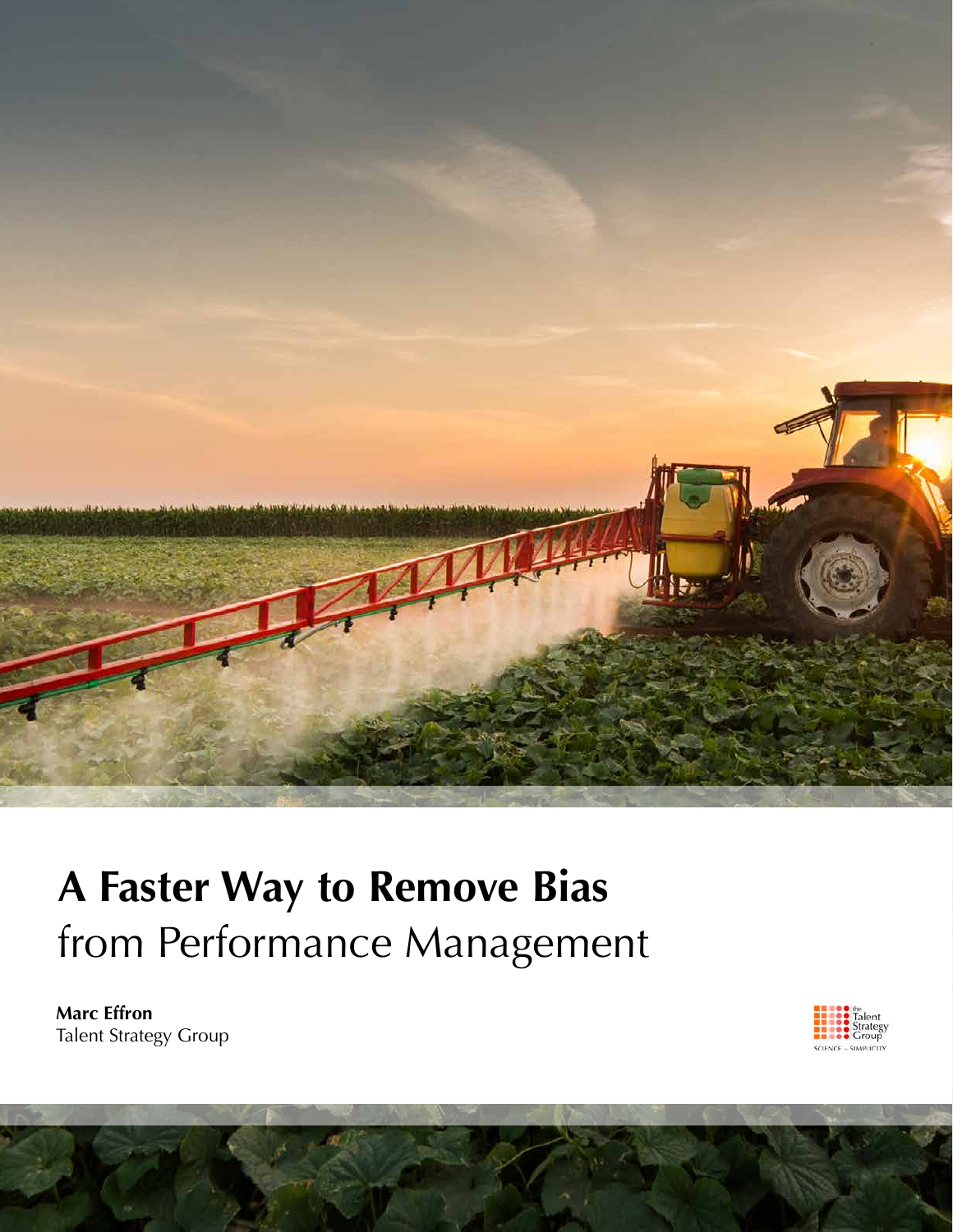# **A Faster Way to Remove Bias** from Performance Management

by Marc Effron, Talent Strategy Group

**It's currently fashionable to sell companies individual bias training to help their leaders improve performance management.** While the intentions of these efforts are admirable, the research is clear that anti-bias training rarely has a lasting effect. Science shows that it doesn't provoke any long-term change in racial bias and in other cases it creates a backlash against the very people it was designed to support.1,2

The cause of that failure is obvious. As professors Frank Dobbin and Alexandra Kalev wrote in their landmark *Harvard Business Review* article, "Why Diversity Programs Fail": "It turns out that while people are easily taught to respond correctly to a questionnaire about bias, they soon forget the right answers."3

It's incredibly difficult to change the deeply-held beliefs and practiced behaviors of adults. There is a strong, natural resistance to admitting bias and it requires prolonged, sustained effort to change biases even with individuals who are highly committed to change them. It's unlikely that most people want to be biased but also unlikely that

they'll both recognize and stop showing biases because of a training course.

**Behavioral economics helps explain why a process can steer us in the right direction when our good intentions aren't getting us there.**  For example, most Americans know that it's important to save for their retirement, but only 57% of eligible employees contribute to a taxfree 401(k) savings plan in the United States. Similarly, nearly every smoker is aware that smoking tobacco is dangerous to oneself and others, yet quit rates remain low despite easily available smoking cessation programs and drugs. The wrong choice in each of those areas will leave you poor and sick, but that's not enough motivation to convince many individuals to change their behaviors.

In those same situations, people's behaviors changed when a process steered them toward the right choice. Where there was a system to automatically enroll employees to contribute to a 401(k) plan, 92% remained as contributors.4 When a process forced people into a smoking

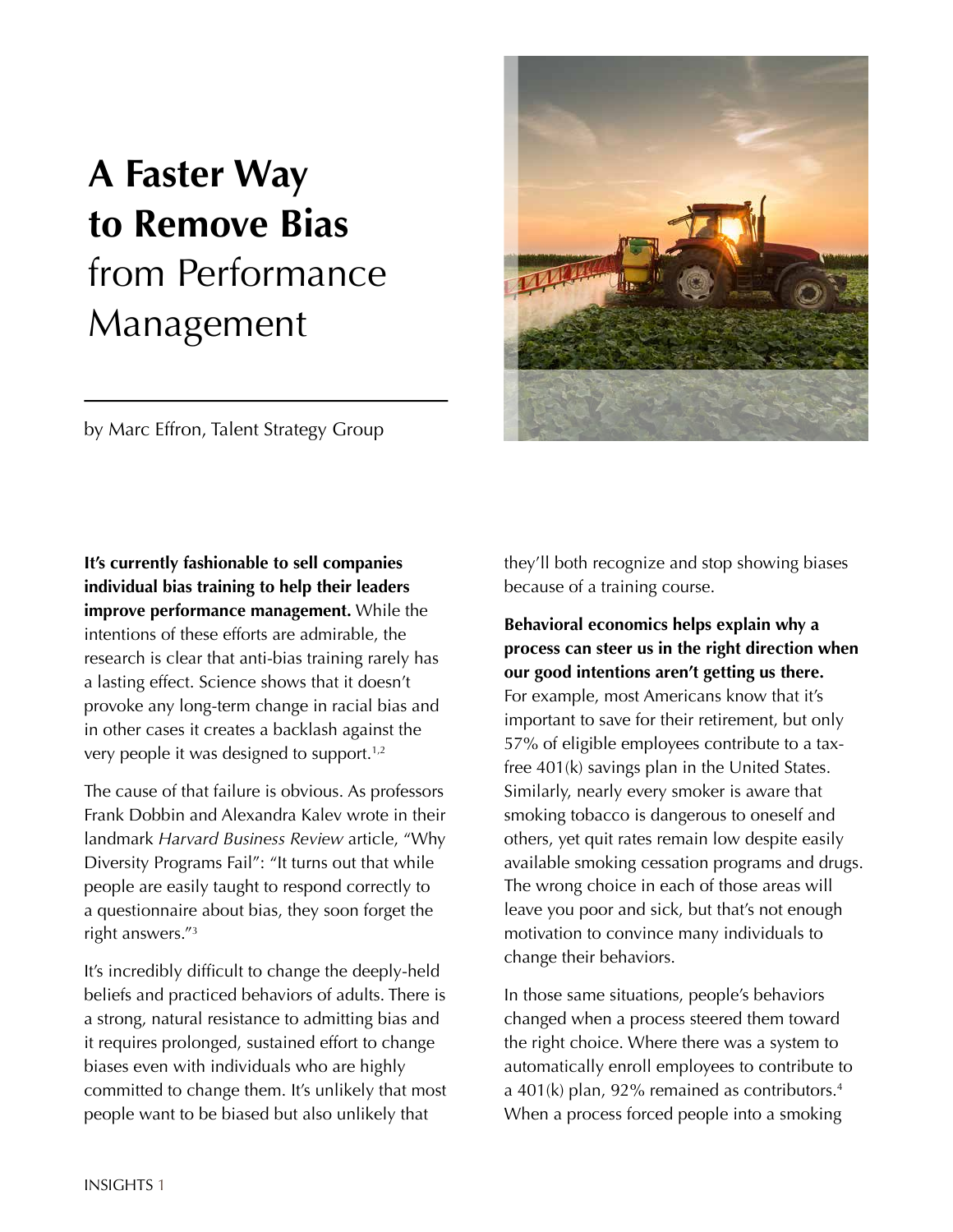cessation program, 80% quit smoking or radically reduced their consumption. People still had free choice in both of those situations but a structured process helped strongly guide participants to the right choice.

# **Use Process to Achieve the Good Intentions**

A great process is superior to good intentions and we should use that fact as we try to reduce bias in performance management.

Process controls help reduce bias by using: 1) the power of groups, 2) sound analytics to guide the actions of individual managers, and 3) simple, consistent processes to reduce variation.

## **These process-based techniques work because:**

- Diverse groups make superior decisions to homogeneous groups or single individuals. The more we subject individual decision to group evaluation, the more we reduce bias.
- Analytics can give us nearly real-time data to search for and identify bias across the performance management process so we can correct it.
- Consistent processes ensure a clear standard for managers and employees so it is easy for us to measure quality and completion.

Here's how you can reduce bias at each stage of the performance management cycle:

# **Reduce Bias In Goal Setting**

Poorly set goals sow the seeds for bias throughout the performance management cycle. Goals of uneven quality or with vague metrics make it more challenging to coach for performance and to fairly evaluate performance. A few different ways to reduce bias in the goalsetting process include:

**Goal calibration:** A goal calibration process checks to see whether goals within a function or group are set at a relatively consistent level of challenge. This reduces bias by ensuring that no one on a team has goals that are meaningfully more or less challenging than other team members.

In a goal calibration session, each team member reads their goals (no PowerPoint deck, each team member simply reads their 3 to 5 goals). The other team members listen to those goals to identify any collaboration that's possible or overlap that needs to be corrected. Everyone, especially the group's manager, listens to hear if the goals are all at a relatively similar level of challenge and if they can all be clearly measured. Too many qualitative metrics allows space for rating bias to creep in later.

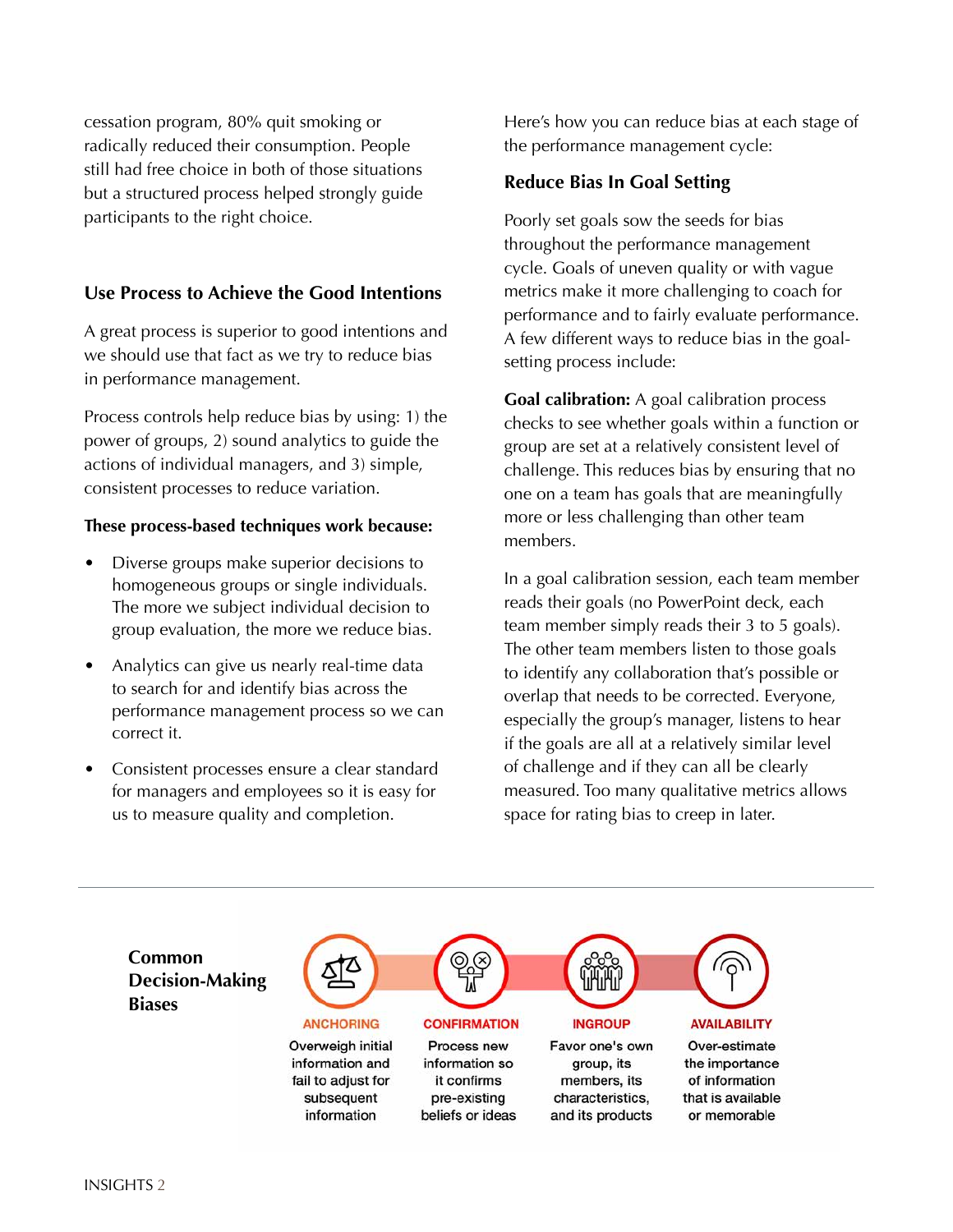

The team member's goals are adjusted by the manager if the challenge is too much or too little or if the metric is too vague.

**2-Level Up review:** A fast, simple and powerful way to reduce bias in goal setting is a "blind" goal review by the manager two levels above the person who sets the goal. In this process, the 2-Level Up manager gets a list of every goal set by their direct reports' team members. The employee's name isn't listed with their goals. If your managers are setting goals properly (3-4 per person), this list will contain 100 – 150 goals. That may seem like an arduous task for any manager to review but the process is amazingly fast.

Since the 2-Level Up manager understands their goals for their group they can quickly read each goal and flag any individual item that either isn't aligned to their goals, doesn't seem sufficiently stretchy or has a vague metric. They only mark goals that need correction. After their review, they send their comments back to their direct reports and ask for the flagged goals to be improved.

The blind review reduces potential bias or favoritism that might arise if the manager directly associated a goal with a particular individual.

### **Reduce Bias in Coaching**

It may seem challenging to believe that bias can occur in the performance coaching process,

but research suggests that women receive less specific feedback than men do during performance coaching.5 There are two process controls that can help to identify bias in the coaching process and reduce it.

**A simple, structured, consistent coaching process across the organization:** When there's variance in how managers execute a process, it allows bias to creep in. Since most organizations have no structured process for on-going coaching and feedback conversations, there's significant variance in the quality and content of those conversations.

You can help your mangers reduce bias in feedback and coaching by implementing the 2+2 Coaching approach. The  $2+2$  Coaching process radically simplifies and standardizes feedback by having every manager structure every feedback conversation in an identical way. Managers are asked to make 2 observations against the employee's current goals (not two comments for each goal) and two "feedforward"6 comments for how that person can improve their performance in the future.

That standard 2+2 process will help reduce the bias that can creep in when managers follow their own coaching script, but the bias-reducing power comes from measuring the quality of that conversation using the One Question Survey.

#### **The One-Question Survey with bias review:**

Each employee will receive a One Question Survey (you can use your HRIS system, web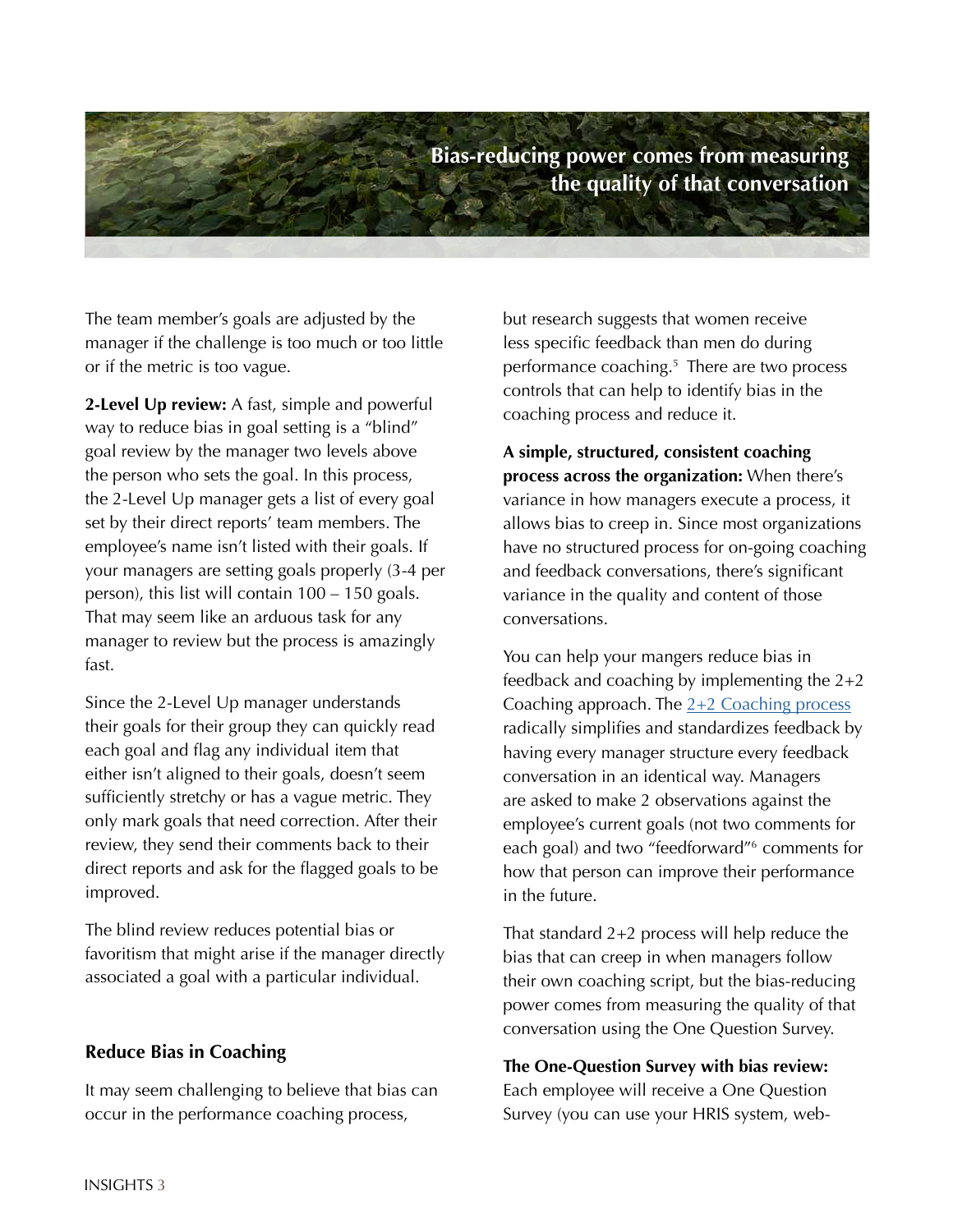based survey tools, etc.) that asks: Have you had a quality coaching conversation with specific feedback in the last 90 days? The answer choices are Yes or No. The one-question survey will be sent once a year and results confidentially tracked by employee.

You can help to identify and correct bias by evaluating the responses by gender and race (and other categories if valuable) to see if patterns emerge either by individual manager, group or department or companywide. HR is responsible to work individually with managers to reduce any bias they showed in the coaching process.

# **Reduce Bias in Ratings**

The most effective way to reduce bias in the rating and review process is to execute well on the previous two steps. If clear goals and metrics have been set and calibrated, and 2+2 coaching has occurred and its effectiveness assessed, more employees can be reviewed against clear, consistent standards.

Those steps are wonderful pre-cursors to less biased reviews, but there are still ways to control bias in the review process itself.

#### **Eliminate self-reviews that influence ratings:**

Many companies correctly start the self-review process long after managers have submitted employee ratings. Why? Because there's no chance for self-reviews to influence a manager's review decision or rating.

If self-reviews are considered by managers when they rate employees, there are tremendous opportunities for multiple types of bias to influence the assessment. Employees who write more eloquently may create a more compelling case for a higher rating. Employees whose firstlanguage is English may use diction or word choices that appeal more to a native Englishspeaking manager. Less honest employees may try to shade the truth about metrics, contributions or accomplishments. Employees who write more or less than a manager wants to read may be considered to be trying too hard or not trying hard enough.

The performance review is a manager's opportunity to assess how an employee performed against their goals and behaviors. Don't let an employee's persuasive abilities inject bias into that decision.

**Use rating calibration session with diversity statistics:** Many organizations already apply this technique but there's an opportunity to enhance its effectiveness. In a ratings calibration session, managers in a functional group or geography meet to review the performance ratings and/or performance bonuses they each plan to give to their team members.

In a round-table discussion, anyone receiving the highest rating or lowest rating has to be discussed and approved by the entire group. Next, the group reviews statistics showing the distribution of ratings and bonus recommendations by key groups. Those groups would include the typical

**Don't let an employee's persuasive abilities inject bias into that decision**